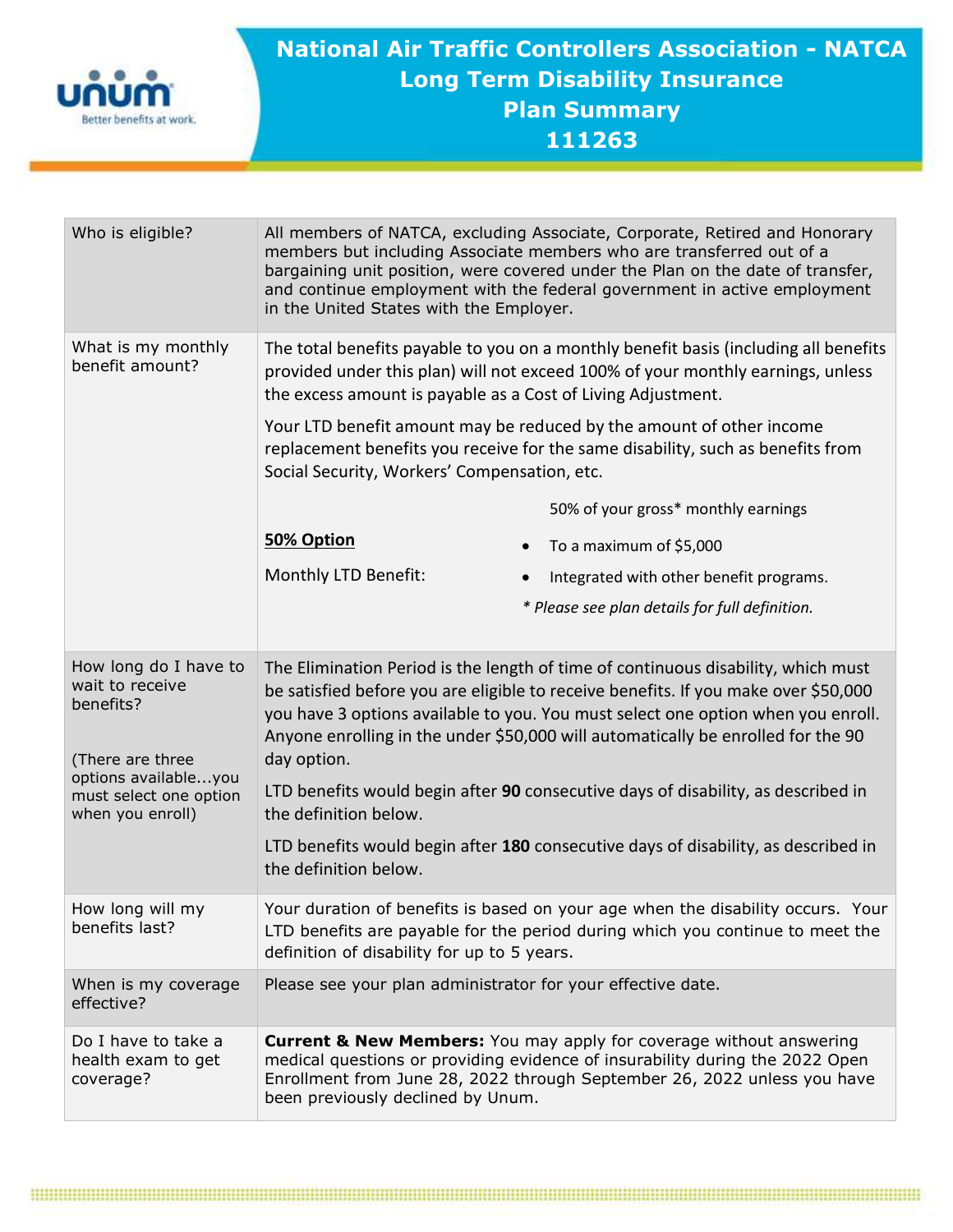|                                                                    | For questions regarding your NATCA eligibility, please contact John<br>Bratcher, Chairman of the NATCA Benefits Committee at<br>501-837-5777.                                                                                                                                                                                                                                                                                                                                                                                                                                                                                                                                                                                                                                                                                 |
|--------------------------------------------------------------------|-------------------------------------------------------------------------------------------------------------------------------------------------------------------------------------------------------------------------------------------------------------------------------------------------------------------------------------------------------------------------------------------------------------------------------------------------------------------------------------------------------------------------------------------------------------------------------------------------------------------------------------------------------------------------------------------------------------------------------------------------------------------------------------------------------------------------------|
| What is my maximum<br>monthly benefit<br>amount?                   | Your total monthly benefit (including all benefits provided under this plan) will<br>not exceed 100% of your monthly earnings, unless the excess amount is<br>payable as a Cost of Living Adjustment.                                                                                                                                                                                                                                                                                                                                                                                                                                                                                                                                                                                                                         |
| Can my benefit be<br>reduced?                                      | Your LTD benefit amount may be reduced by the amount of other income<br>replacement benefits you receive for the same disability, such as benefits from<br>Social Security, Workers' Compensation, etc.                                                                                                                                                                                                                                                                                                                                                                                                                                                                                                                                                                                                                       |
| When would I be<br>considered disabled?                            | You would be considered disabled and eligible for benefits because of sickness<br>or injury if:<br>you are limited from performing the material and substantial duties of your<br>regular occupation; and<br>you have a 20% or more loss in indexed monthly earnings due to the same<br>sickness or injury.                                                                                                                                                                                                                                                                                                                                                                                                                                                                                                                   |
| What does "gainful<br>occupation" mean?                            | Gainful occupation means an occupation that is or can be expected to provide you<br>with an income at least equal to your gross disability payment within 12 months<br>of your return to work.                                                                                                                                                                                                                                                                                                                                                                                                                                                                                                                                                                                                                                |
| Do I have to pay for<br>the coverage if I<br>become disabled?      | You will not be required to pay LTD premiums as long as you are receiving LTD<br>benefits.                                                                                                                                                                                                                                                                                                                                                                                                                                                                                                                                                                                                                                                                                                                                    |
| Can I receive<br>rehabilitation and<br>return-to-work<br>services? | If you are deemed eligible and are participating in the program, Unum will pay<br>an additional benefit of 10% of your gross disability payment to a maximum of<br>\$1,000 per month.                                                                                                                                                                                                                                                                                                                                                                                                                                                                                                                                                                                                                                         |
| What other services<br>are available?                              | If you are disabled, participating in the rehabilitation and return-to-work<br>assistance program, and have dependent care expenses, you may also receive<br>the dependent care expense benefit $-$ \$350 per dependent per month, to a<br>monthly maximum of \$1,000 for all eligible dependents combined.                                                                                                                                                                                                                                                                                                                                                                                                                                                                                                                   |
| What else is included<br>with this policy?                         | Unum's travel assistance services provide emergency medical dispatch-<br>certified personnel on call 24-hours-a-day, 365-days-a-year when traveling<br>more than 100 miles from home. This service provides worldwide access to a<br>network of pre-qualified, English-speaking, western-trained medical providers<br>with global response capabilities.                                                                                                                                                                                                                                                                                                                                                                                                                                                                      |
| Does this plan include<br>help with work-life<br>balance?          | Unum's work-life balance employee assistance program, available as part of<br>your employee benefit package, can help you find solutions for many of life's<br>challenges. There is no charge for calling a consultant, using the website, or<br>getting information from the program.<br>Participation is confidential and strictly voluntary.<br>Services include:<br>·around-the-clock, toll-free phone access to master's-level consultants for<br>confidential advice and personalized searches and referrals<br>·up to three face-to-face sessions to provide advice and identify resources to<br>help with more serious issues<br>online resources, including interactive self-assessment tools<br>A tear-off wallet card with a brief description of work-life balance services is<br>available to covered employees. |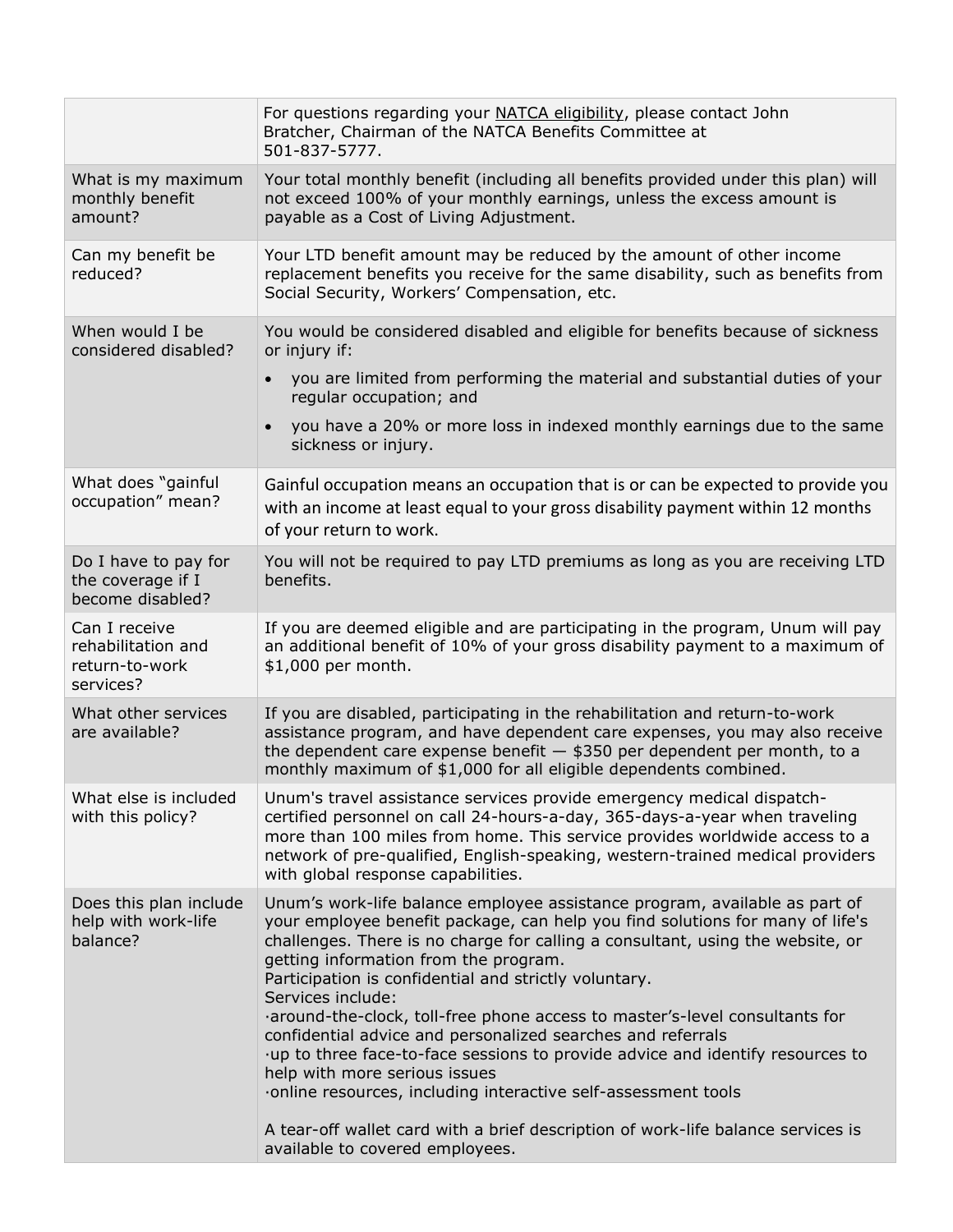| Child Care Expense<br><b>Benefit</b>                    | If you are disabled and participating continuously in a Rehabilitation and<br>Return to Work Assistance program, and are incurring child care expenses<br>for your dependent children, you may receive the Child Care Expense<br>Benefit: \$250 per child, per month to a maximum of \$1,000 per month for<br>all eligible children combined to reimburse your incurred expenses.<br>Eligible dependent children are defined as those who are:<br>under the age of 15; or<br>$\bullet$<br>incapable of providing their own care on a daily basis due to their own<br>$\bullet$<br>physical handicap or mental retardation.                         |
|---------------------------------------------------------|----------------------------------------------------------------------------------------------------------------------------------------------------------------------------------------------------------------------------------------------------------------------------------------------------------------------------------------------------------------------------------------------------------------------------------------------------------------------------------------------------------------------------------------------------------------------------------------------------------------------------------------------------|
| Are my benefits<br>taxed?                               | Because you pay your premiums with <b>after-tax</b> dollars, any benefits you<br>receive under this plan can be tax-free under current laws. This means, you<br>can receive 50% of your gross earnings tax-free!                                                                                                                                                                                                                                                                                                                                                                                                                                   |
| Does my plan cover<br>mental and nervous<br>conditions? | Disabilities due to a sickness or injury which are primarily based on self-<br>reported symptoms and disabilities due to mental illness have a limited<br>payment period of 12 months per lifetime. Mental and nervous benefits would<br>continue beyond 12 months only if you are institutionalized or hospitalized as a<br>result of the disability.                                                                                                                                                                                                                                                                                             |
| What is not covered?                                    | Benefits would not be paid for disabilities caused by, contributed to by, or<br>resulting from:<br>intentionally self-inflicted injuries;<br>active participation in a riot;<br>war, declared or undeclared, or any act of war;<br>conviction of a crime under state or federal law;<br>pre-existing conditions (see definition).<br>Unum will not pay a benefit for any period of disability during which you are<br>incarcerated.                                                                                                                                                                                                                |
| What is considered a<br>pre-existing condition?         | You have a pre-existing condition when you apply for coverage when you first<br>become eligible if:<br>- you received medical treatment, consultation, care or services including<br>diagnostic measures, or took prescribed drugs or medicines in the 60 months<br>just prior to your effective date of coverage; or you had symptoms for which<br>an ordinarily prudent person would have consulted a health care provider in<br>the 60 months just prior to your effective date of coverage; and<br>- the disability begins in the first 24 months after your effective date of<br>coverage.<br>*Please see plan document for full description. |
| When does my<br>coverage end?                           | Your coverage under the policy ends on the earliest of the following:<br>The date the policy or plan is cancelled;<br>The date you no longer are in an eligible group;<br>The date your eligible group is no longer covered;<br>The last day of the period for which you made any required<br>$\bullet$<br>contributions;<br>The last day you are in active employment except as provided under<br>the covered layoff or leave of absence provision.<br>Unum will provide coverage for a payable claim which occurs while you are<br>covered under the policy or plan.                                                                             |
| How can I apply for<br>coverage?                        | <b>Current &amp; New members:</b> To apply for coverage please visit<br>www.natcadisability.com or call our administrator National Insurance                                                                                                                                                                                                                                                                                                                                                                                                                                                                                                       |